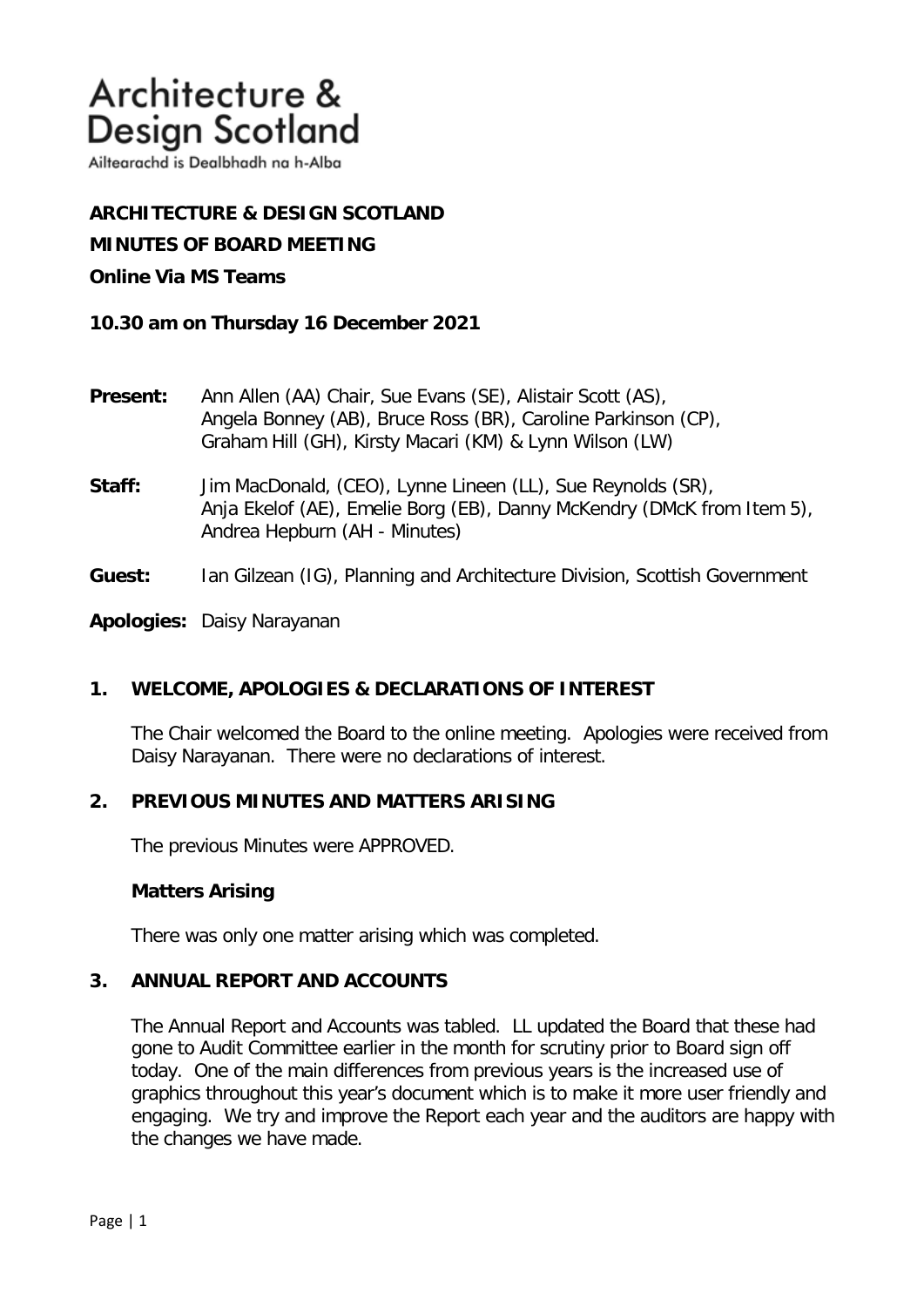The areas that are not enhanced are the areas that we are legally required to report on like the Corporate Governance Report and Statement of Accountable Officers Responsibilities.

A lot of focus has been on decarbonisation and climate change and we will look to grow on that next year - we included the staff Climate Emergency Training that was done this year in the Report. A lot of our recycling rates, water consumption and travel expenditure was low this year with the offices being closed therefore these figures are distorted. It is also useful to identify our key strategic risks.

The auditors were pleased with the way audit went and the assistance given to help this run smoothly. The information is disclosed the same as last year and is now referred to as the Statement of Comprehensive Net Expenditure with our grant monies no longer treated as income. Audit Committee discussed reserves and a paper explaining this will be done for Audit Committee early next year.

CP asked if the Strategy and it's measures could be reported on in the Annual Report and Accounts next year. LL advised that this is something we are looking at as the Strategy came into place on 1 April 2021 so will be included next year.

The Annual Report and Accounts was APPROVED for signing.

# **4. SHADOW BOARD**

This paper is not ready yet and will be reported on at the February Board.

# **5. OUTCOMES REPORTING FRAMEWORK**

JMacD advised that we have worked through the Strategy systematically to create an evaluation framework that covers the Strategy and Corporate Plan. The evidence we gather and the rationale for this to bring this style of report to the Board twice a year to show the evidence we are gathering telling us how we are doing against the outcomes set against the Corporate Plan. This can also be used to form the basis of the Annual Report each year. This report will show the evidence we have currently gathered and to give a heads up in how the report will look in six months' time by which time we will have a more comprehensive set of data to draw on.

EB explained that the "design stage" of the reporting framework has been done and the current report is still at the "building stage" as we don't have everything we want but have a rough and ready document going through each measure for all outcomes. We want to do a publishable document each year showing our impacts. We are confident things are going in the right direction and there are no areas with negative evidence.

JMacD advised that this is currently raw data and won't be shared apart from with the Board. The paper will be developed again before the Board see it again in May and when we have our systems and processes in place we will show a finalised version of this form of reporting. We may learn things from this evidence gathering and may have to re-visit what we do.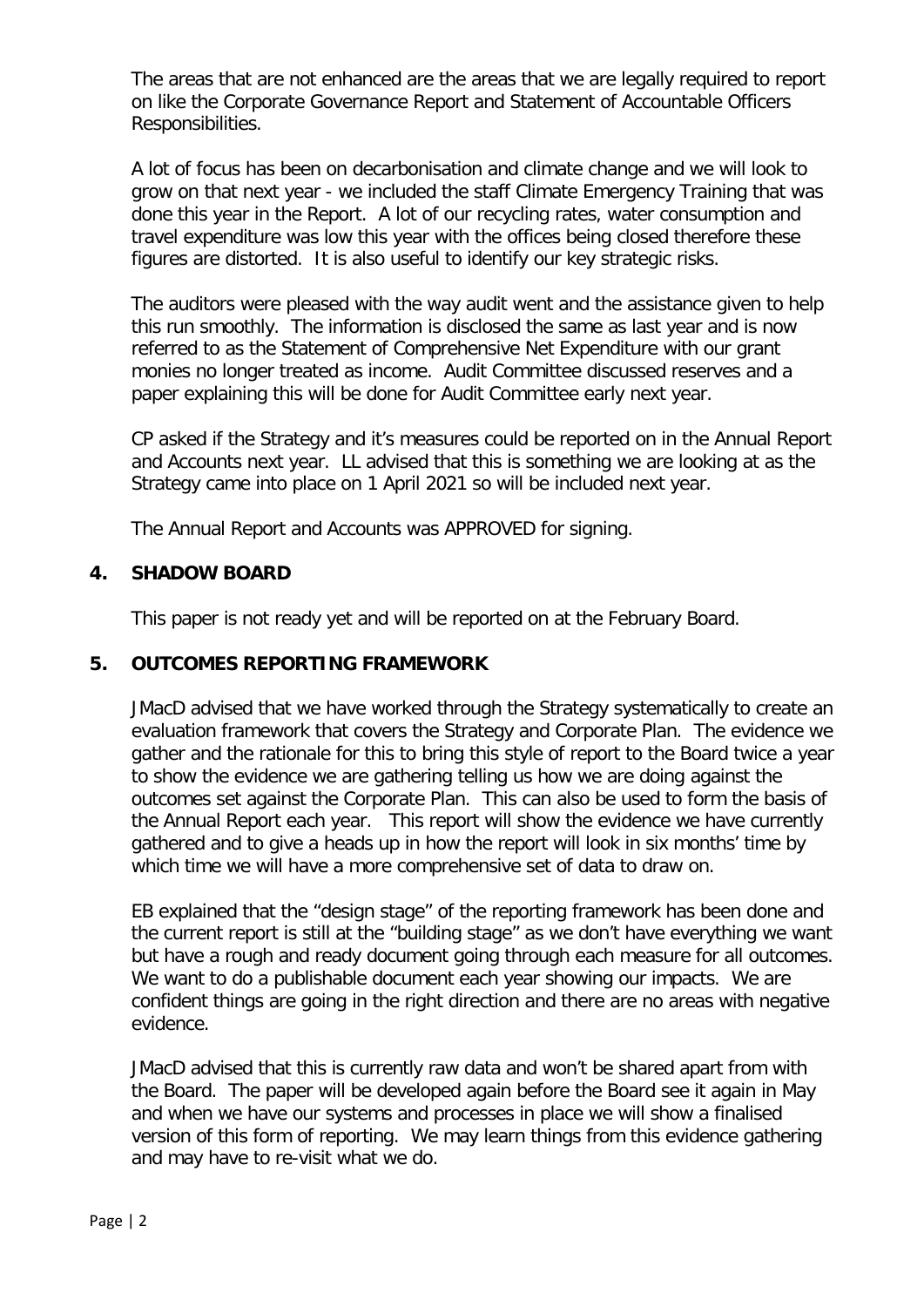EB clarified that we are effectively evaluating ourselves and the internal auditors can look at the process we are using and help us to check for robustness and provide assurances.

CP asked if we can include Equalities, Diversity and Inclusion in this. JMacD advised that we regularly review so there is potential to adjust the measures – we won't review on an ad-hoc basis but will do on an annual basis and this will be part of that process.

AA advised that the report was a great work in progress and the idea that we need to be flexible as we look at the impacts and it is important to keep reviewing that we are measuring the right things.

JMacD advised that this is a comprehensive framework but in the past there has been a gap in measuring impacts. We will be looking at diversifying our channels and media on how we get things across going forward.

AA advised that we have a Government very focused on delivery and this will support them and what they are trying to achieve so is vitally important going forward and aligning us well supporting both our sponsor team and the cabinet ministers we have conversations with.

The report was NOTED.

### **6. ANNUAL REVIEW**

AE tabled the draft of the Annual Review for 2021 which runs alongside the Annual Report and Accounts which is more an overview of our work over the past year. The Report has been broken into three main sections starting with an introduction around the Strategy, moves onto the collaborative work we've been doing, then we move on to the championing side of things and the final section focuses on climate. We are trying to get a balance between both long and short stories. We hope to send this out on 20 January and will then link it to existing content we have.

The draft Annual Review was well received.

# **7. UPDATE FROM AUDIT COMMITTEE ON 2 NOVEMBER 2021**

The November Audit Meeting report was tabled and SE highlighted that Risk ID8 was a new risk added by the Leadership Team recently and it was hoped that this risk will be removed again quite soon.

AA thanked SE and the Audit Committee for the work they do which frees the Board up to work on the Strategy and other matters.

SE wished to thank all the Audit Committee along with LL and SR.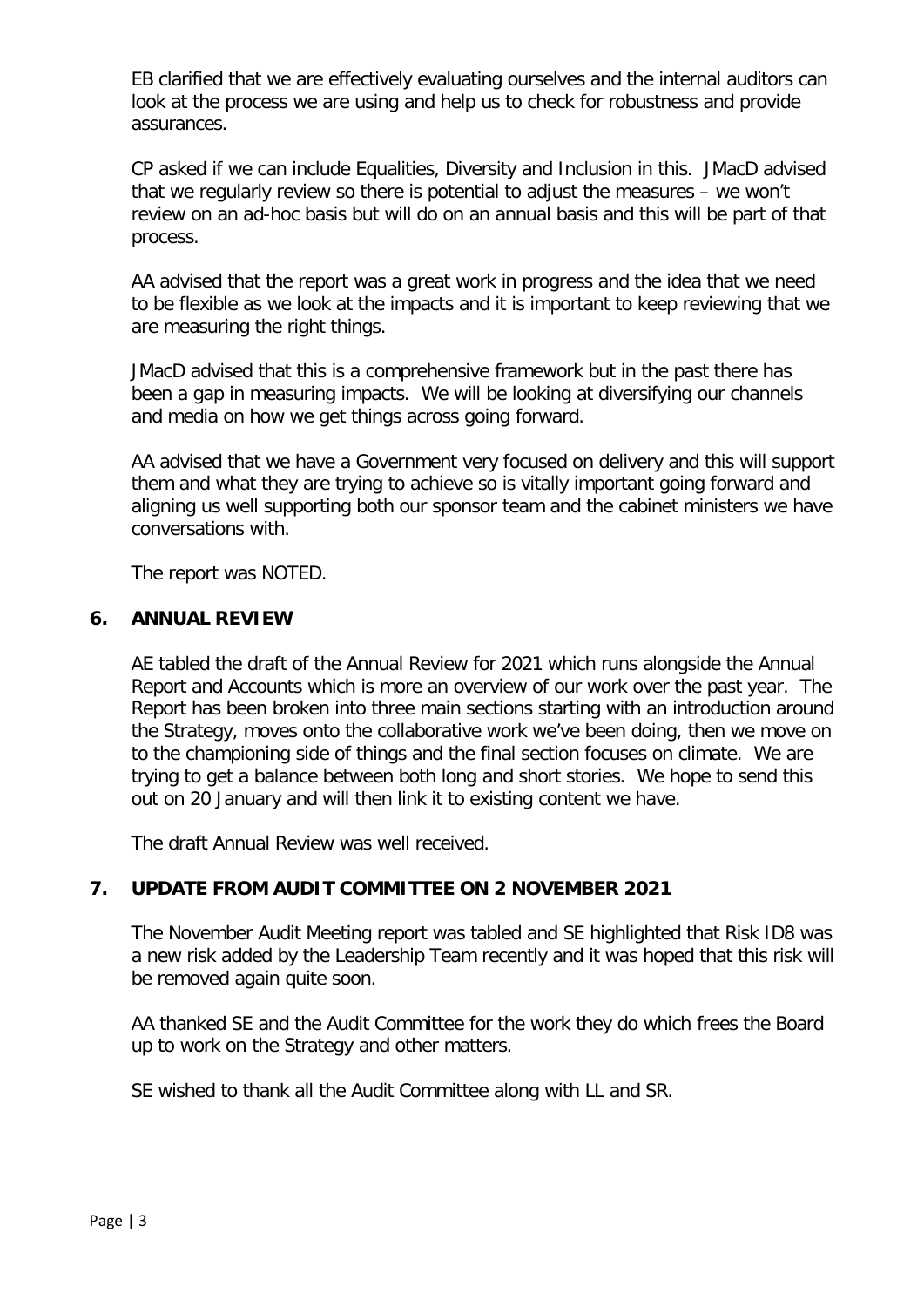# **8. ANY OTHER BUSINESS**

#### Spending Review

JMacD advised that our PAD settlement is the same next year and we have expectations of funding from Energy and Climate Change, Health and Learning Directorates. Learning and Health expect the same levels funding to be confirmed soon. Energy and Climate Change are hopeful but the nature of funding will take time to work through their system. There are pressures elsewhere in Scottish Government and we may be asked to consider supporting these.

We will start work on the draft budget for next year and this will be tabled at the February Board meeting. Due to the pay policy in real terms it means we are facing a reduction in our spending so we need to think about how best to use the money to support our work.

### Board Recruitment

The process for this formally kicks off tomorrow for recruiting successors to GH and SE. Things will move quickly and the recruitment window is 4 February to 4 March – we will be looking to Board Members for assistance with promoting this. Christina Gaiger from RICS is the independent panel member for this.

AA advised that we are currently speaking to the sponsor team regarding the Board Member renewals for next year.

### Scotland+Venice

JMacD advised there are a few loose ends to tie up now the exhibition has now closed and the materials are either back in Bakehouse Close or with the communities who will make use of the display boards. The project is currently being evaluated and work will start next year on the 2023 event with the curator having been announced this week.

#### 2022/23 Meeting Dates

The proposed Audit and Board Meeting dates for 2022/23 were tabled.

It was requested that these are looked at to avoid any clashes with school holiday dates, particularly October and February.

## **Action 1 : Check proposed Board Dates against clashes with the main school holiday dates.**

JMacD wished to convey his thanks to the Board on behalf of himself and the staff for all their support over the last year.